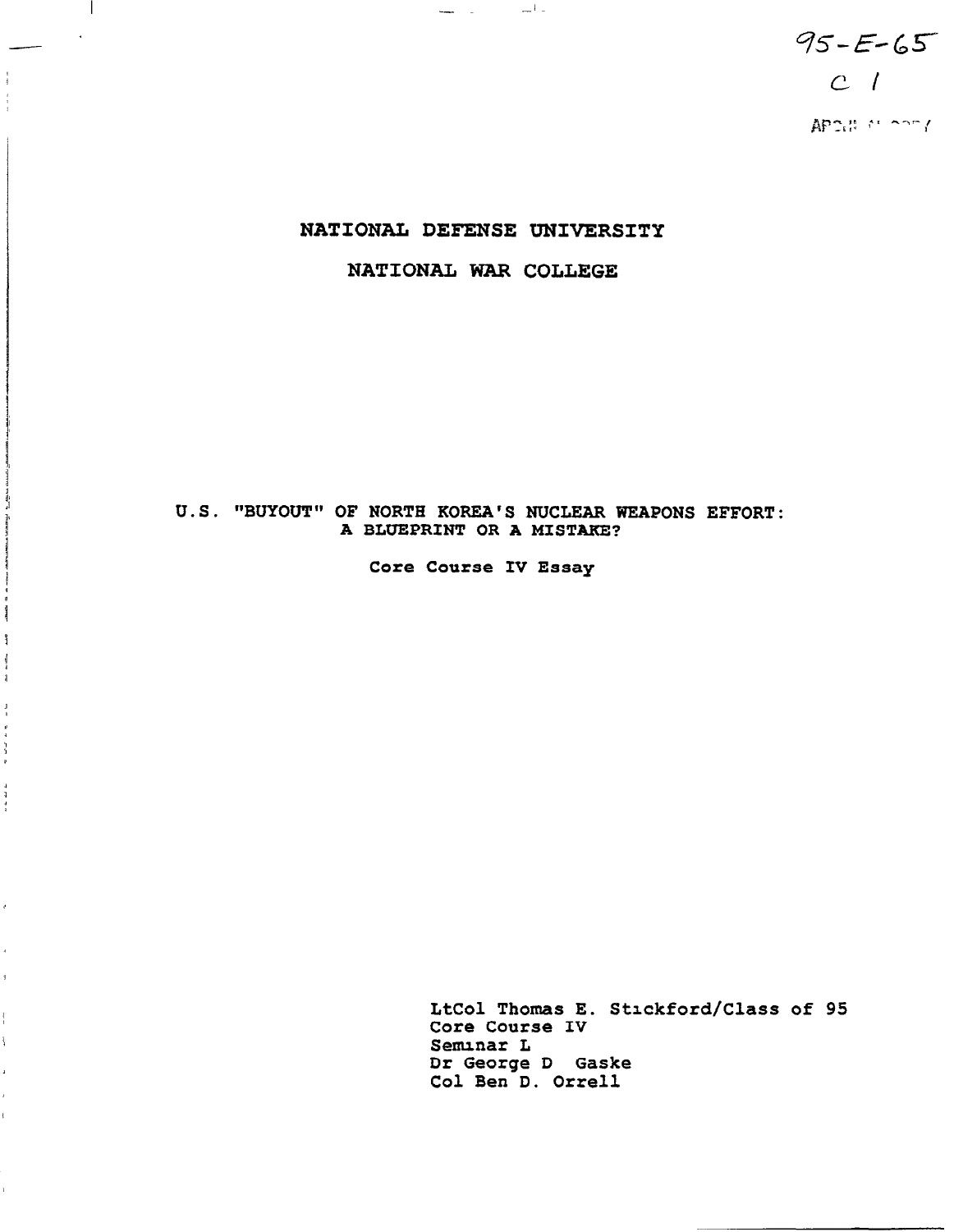# U.S. "BUYOUT" OF NORTH KOREA'S NUCLEAR WEAPONS EFFORT: A BLUEPRINT OR A MISTAKE?

#### Introduction

"North Korea Pact Contains U.S. Concessions--Agreement Would Allow Presence of Key Plutonium-Making Facilities for Years"--so trumpeted the headlines on the front page of The Washington Post on October 19, 1994 (Smith, "North"). These headlines and the accompanying article reflected negatively on an agreement concerning North Korea's nuclear program. That agreement was subsequently signed in Geneva by U.S. Ambassador-at-Large Robert Gallucci and North Korean Deputy Foreign Minister Kang Sok Ju on October 21, 1994 after 17 months of intense negotiation (Drozdiak).

These were not the only words to be published that are wary of the accord and its implications for future U.S. policy-critics decry its enforceability, potential costs, and its rewarding of North Korea for bad behavior. On the other hand, President Clinton, who announced that the deal "... will make the United States, the Korean Peninsula and the world safer" (Clinton, 2067) leads many supporters who herald the agreement.

The need to limit North Korean nuclear capability is an important issue on many levels. Whether or not North Korea either has or is close to having nuclear weapons has grave repercussions for regional stability in terms of the immeciate threat to South Korea (and the United States). A nuclear armed North Korea would also upset the current regional balance in East Asia sufficiently to cause Japan, prominent among ctners, to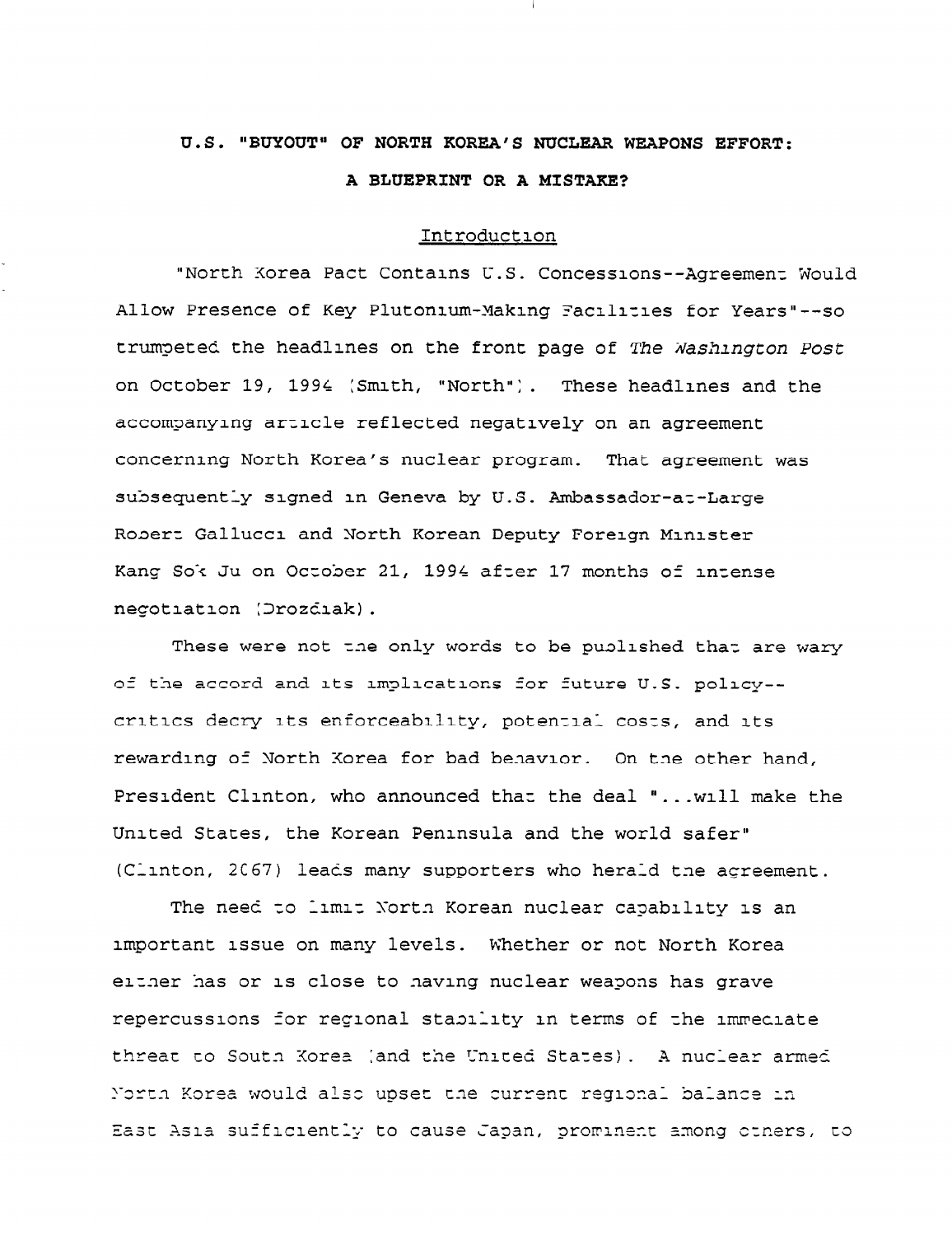rethink its security needs. Additionally, the temptation for economically-strapped North Korea to gain hard currency through the sale of nuclear materials or weapons to currently non-nuclear states is all too real, with global consequences. While it appears obvious that denying a nuclear weapons capability to North Korea is in the United States' best interests, it is not obvious that this agreement will accomplish that feat.

Over and above North Korea's capabilities, the recent agreement has implications of its own, the most notable, in my view, being that it may set a precedent for future nonproliferation efforts. Has the U.S. sent a signal to other states with the potential to make nuclear weapons that they can bargain for great gain before agreeing to internationally accepted limits, controls, and inspections?

In this paper, I will look at this watershed accord between the U.S. and the Democratic People's Republic of Korea (DPRK); its history, its substance, and the controversy surrounding its implications. From there I will step to some thoughts on ramifications for U.S. non-proliferation policy.

#### History

The North Korean nuclear program began with the Sovietassisted construction of a 1000 kilowatt reactor in the 1950s. This was followed by a 2-4 megawatt reactor in the mid-1960s. The DPRK subsequently completed a 5 megawatt reactor in the mid-1980s and began constructing a 50-200 megavatt reactor for completion in the mid-1990s. North Korea has also constructed a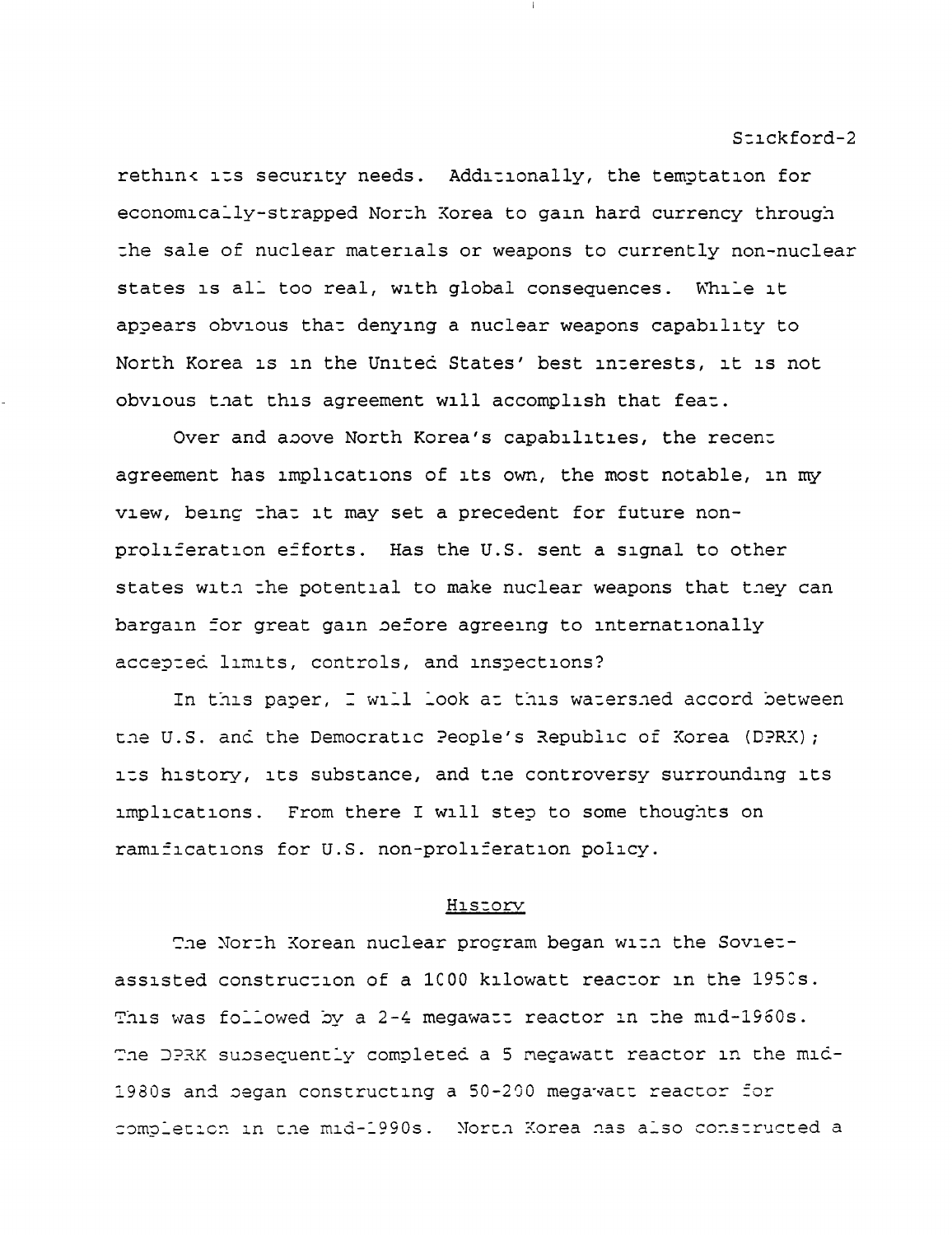spent-fuel processing plant at Yongbyon (Wendt, 1).

Xorzh Korea signed the Xuclear Son-Proliferation Treaty  $(NPT)$  in 1985. The NPT, which has over 140 signatories:

"Obliges non-nuclear states 'such as the DPRK) to refrain from acquiring nuclear weapons and to accept IAEA (International Aromic Energy Agency) safeguards on their nuclear energy facilities. Obliges nuclear states to refrain from providing nuclear weapons to non-nuclear states.. .Obllges nuclear states to war< toward global nuclear disarmament" (Kemp, 209).

Although Article III of the NPT requires signatories to conclude agreements with the IASA which allow for inspection of nuclear facilities within 24 months of signing the NPT :Treaty, 1791, the DPRK did not reacn an inspection agreement with the IAEA until early 1992 (Solomon, 4).

The IAEA conducted six inspections of the DPRK's nuclear facilities between May 1992 and March 1993. These visits led the IAEA to suspect that North Korea was pursuing nuclear weapons development. Sussequent IAEA requests to inspect suspected nuclear-waste areas in order to resolve the issue were denied. In March 1993, the DPRK gave three months' notice that it would withdraw from the NPT in June (Wendt, 1).

The U.S. pursued intense negotiations with the DPRK in an attempt to get North Korea to comply with its obligations under the NPT. As a result, in June the DPRK agreed to "suspend" its withdrawal from the NPT, but it remained successfully resistant to IAEA inspections of the questionable activity. In effect, the DPRK .neld that since it had merely "suspended" its withdrawal from the NPT, it was under no legal obligation to allow the IAEA access to its facilities (Soloron, 5) It was at this point in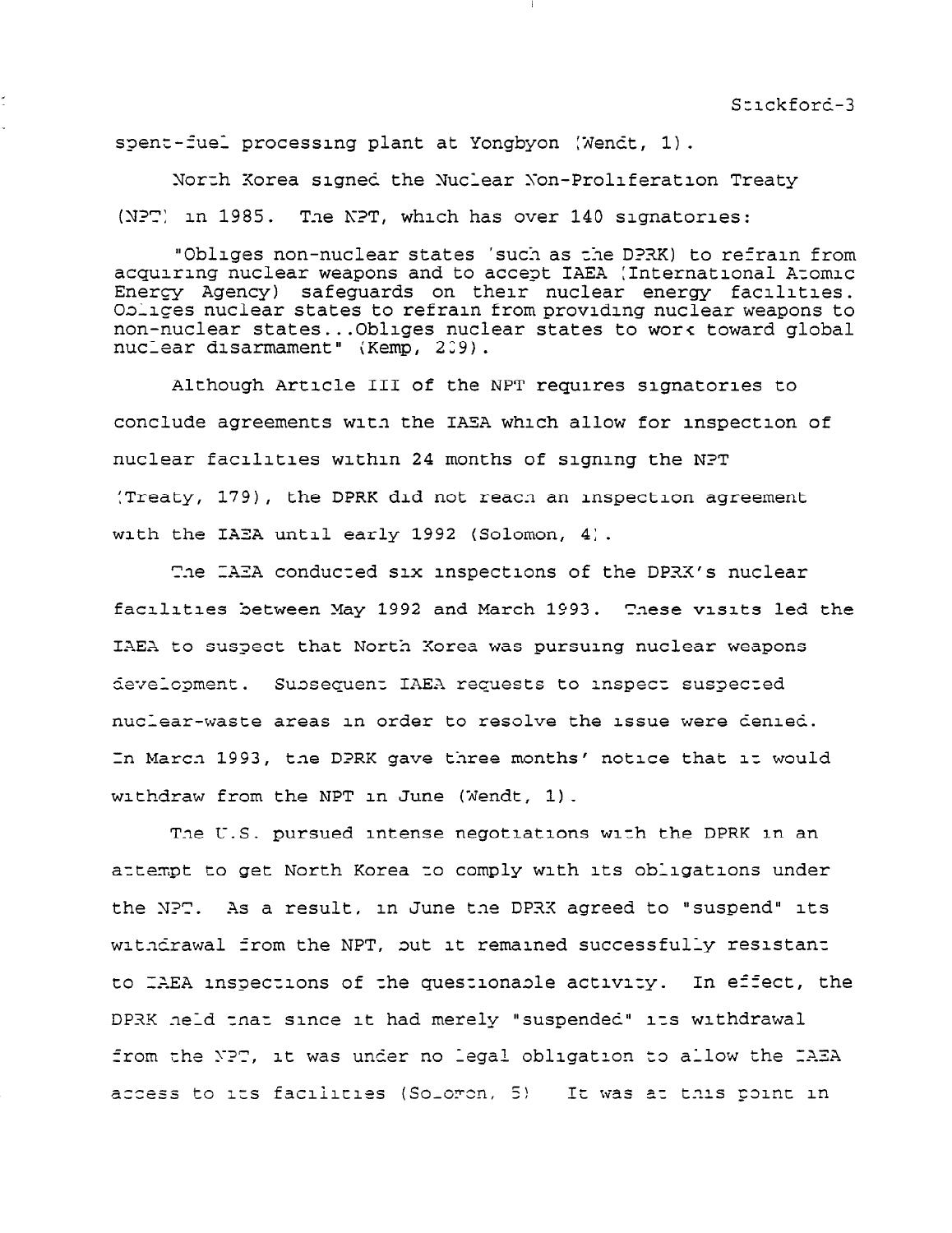time that Ambassador-at-Large Gallucci began the negotiations which led to the October 1994 agreement.

Of great concern to the U.S. and the IAEA was the worst case scenario that North Korea had shut down its active reactor in 1989 for 100 days, giving it sufficient time to recover enough plutonium (after reprocessing) to construct one or two weapons (Cumings). Despite warnings, North Korea had destroyed evidence of the reactor's history in a suspected attempt to mask this activity (Lief).

The potential for a repeat existed in the Spring of 1994, when the reactor was shut down and the fuel rods were again withdrawn without international observation--making possible an undetected supply of plutonium for possible weapons use. This was done in an atmosphere of increased tensions on the Korean Peninsula and in the face of J.N.-threatened economic sanctions. It was at this point that former President Carter negotiated with the DPRX to leave the reactor shut down, commit the fuel rods to storage only, and to resume discussions with official U.S. negotiators (Smith, "U.S.").

Before I move on to particulars of the subsequent agreement, it is germane to note that North Korea had also signed a nonproliferation agreement with South Korea in December 1991. In that pact, the parties agreed to ban reprocessing facilities and to conduct mutual inspections of each other's nuclear facilities for verification purposes. Despite several meetings between the two parties, the agreement was never implemented (Wendt, 2).

It is also worth noting that during the early 1990s, North Korea was the beneficiary of several concessions by South Korea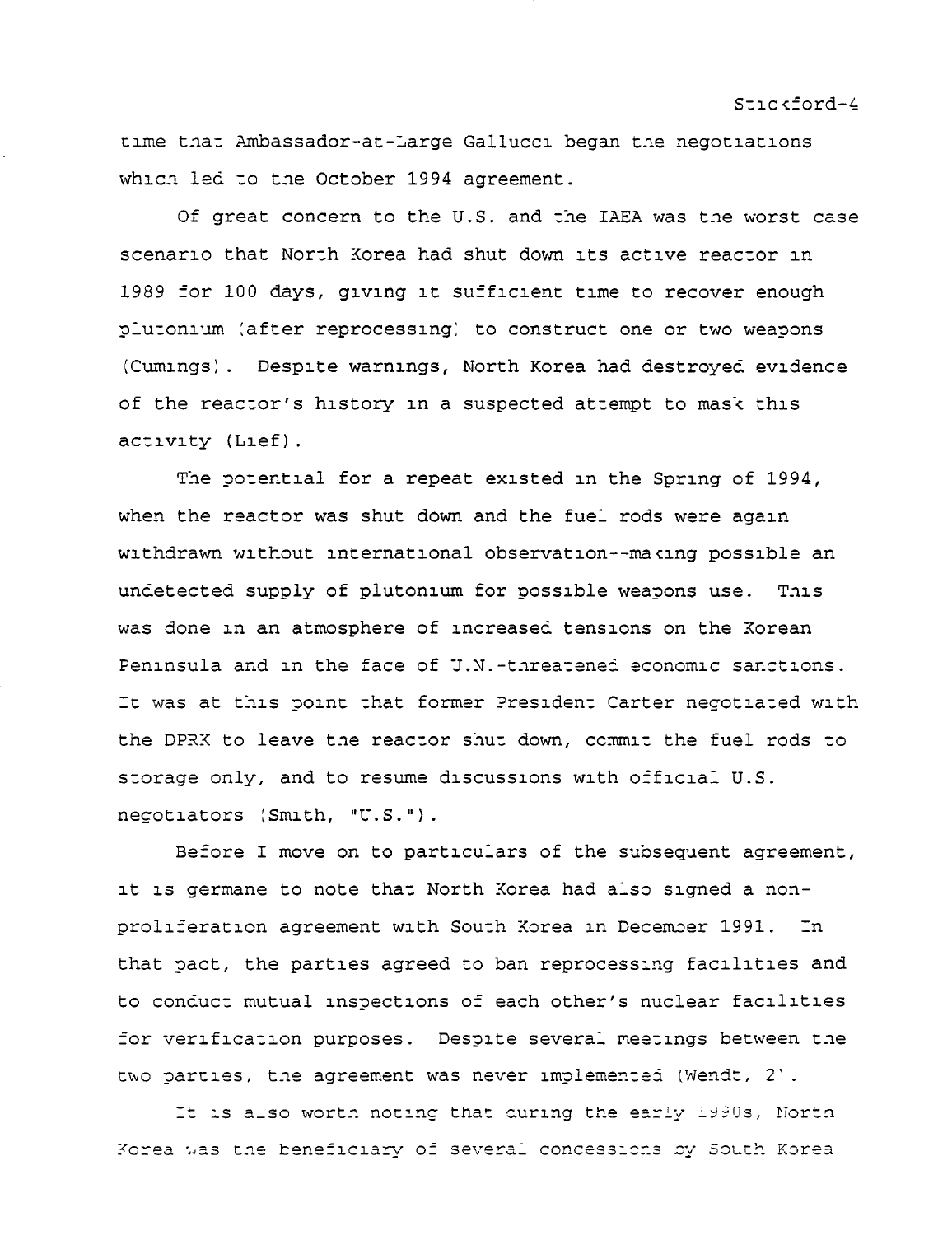and the United States. In particular, modest U.S. troop reductions took place on the Korean Peninsula, the annual "Team Spirit" joint South Korean-U.S. exercise was cancelled in 1992, and all nuclear weapons were withdrawn from the Korean Peninsula, the region, and the surrounding waters (Solomon,  $4$ ).

 $-1$ 

#### The Agreement

Under the agreement reached in October of 1994, North Korea essentially promised to freeze its nuclear program in its current state and dismantle it over the next decade. This includes the three reactors that are complete or in progress, as well as the DPRX's fuel rod reprocessing facility. In return the United States pledged to arrange the construction of two 1,000 megawatt light-water reactors in North Korea and the shipment to the DPRK of sufficient oil to replace the energy forfeited by the freeze on its nuclear program. The U.S. also agreed to open a diplomatic liaison office in Pyongyang (Smith, "N.K.U.").

To comply with the agreement, the United States will direct (out not finance) a consortium that includes South Korea and Japan to build the nuclear reactors, worth roughly \$4 billion. The light-water reactors, which will produce only a small fraction of the plutonium the DPRX's graphite reactors would have, will be completed no sooner than 2003. The U.S. expects the roughly 500,000 tons of oil to be shipped to the DPRX annually under the agreement to be financed primarily by others (Smith, "North")

Altnough the agreement called for IAEA inspectors to inspect the DPRF's plants within a month of signing to ensure that the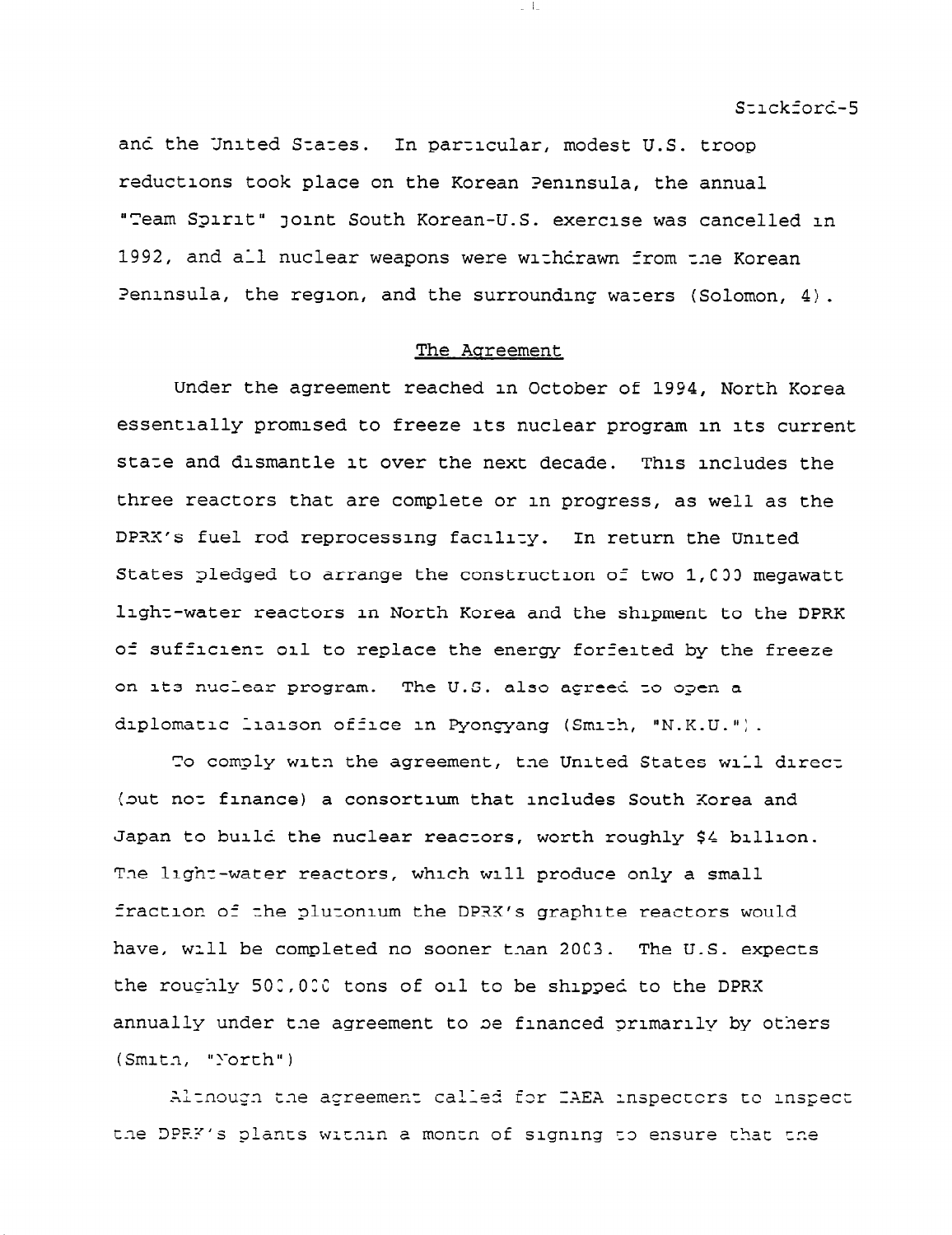freeze was being observed, North Korea does not have to allow inspection of its undeclared nuclear sites until "significant portions" of the two new light-water reactors are complete. This means that the suspected waste sites that would shed light on whether the DPRK currently has nuclear weapons would not be subject to inspection until after the turn of the century. Additionally, at least one of the new reactors can be completed before the DPRK must finish dismantling its nuclear facilities (Smith, "North"; Drozdiak).

#### Controversy

The predominant sentiment from those who believe that this agreement is in the United States' best interest seems to be that though not perfect, it is our best hope given the context. In addition to the President's optimism expressed above, the chief U.S. negotiator, Robert Gallucci, reportedly said "the deal represents a gamble based on hope and faith, but one worth taking compared with the risks of war or allowing North Korea to proceed unimpeded with the production of nuclear weapons" (Drozdiak). According to Paul Levanthall, president of the Nuclear Control Institute, the deal "is probably the best that could be achieved under very difficult circumstances" ("New").

The thrust of the argument is that if the DPRK did not already have nuclear weapons to use or sell, it was certainly on the threshold of possession. Additionally, it had not responded to international pressure to curtail its activities, and due to the dismal state of its economy as well as its isolated position vis-a-vis the rest of the world, it was not susceptible to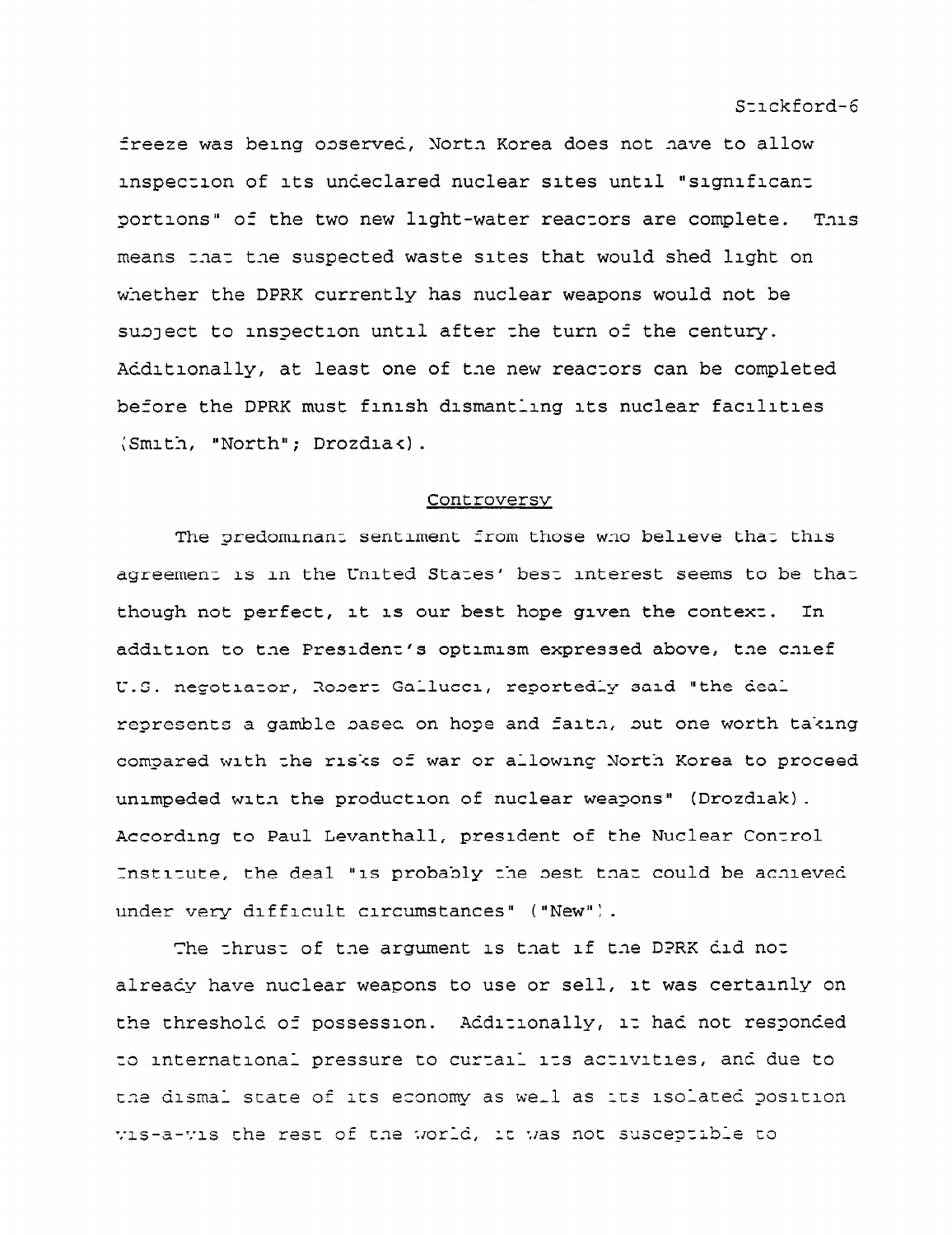economic sanctions. Furtnermore, its potent military capability with or without nuclear weapons and the perceived propensity to unleasn it mitigated against continued pressure against the regime (Mathews).

Critics of the accord point to the fact that the DPRK has gained expensive hardware, energy, and technology, and now has access to markets and diplomatic legitimacy that it did not enjoy before. This did not come as a result of being a model member of the international community. As former national security advisor Richard V. Allen summed it up:

"Over the past two years Pyonyang has concluded nuclear<br>agreements with both the IAEA and Seoul that it has failed to fulfill. Now the Clinton administration has offered it attractive economic and political benefits and granted the North up to 10 years to fulfill pledges it already has refused to honor" (Allen).

Although proponents of the agreement point to the fact that the transfer of goods to the DPRK can be stopped if the DPRK is found to be vio\_ating any tenets of the pact, non-compliance has been hard to detect under similar regimes, and in large part under this agreement, inspection is not allowed until substantial transfers have already taken place. Senator McCain has labeled this problem as "The foolish time lags between North Korea's receipt of the benefits of this agreement and the points at which they're required to prove their good faith" (Security, 3.

Many of those opposed to the agreement would second Senator Dole's words: "The accord... shows it is always possible to get an agreement when you give enough away." He also charged that longterm strategic considerations may have "taken a back seat to the drive to make a short-term deal" (Smith, "N.F A.").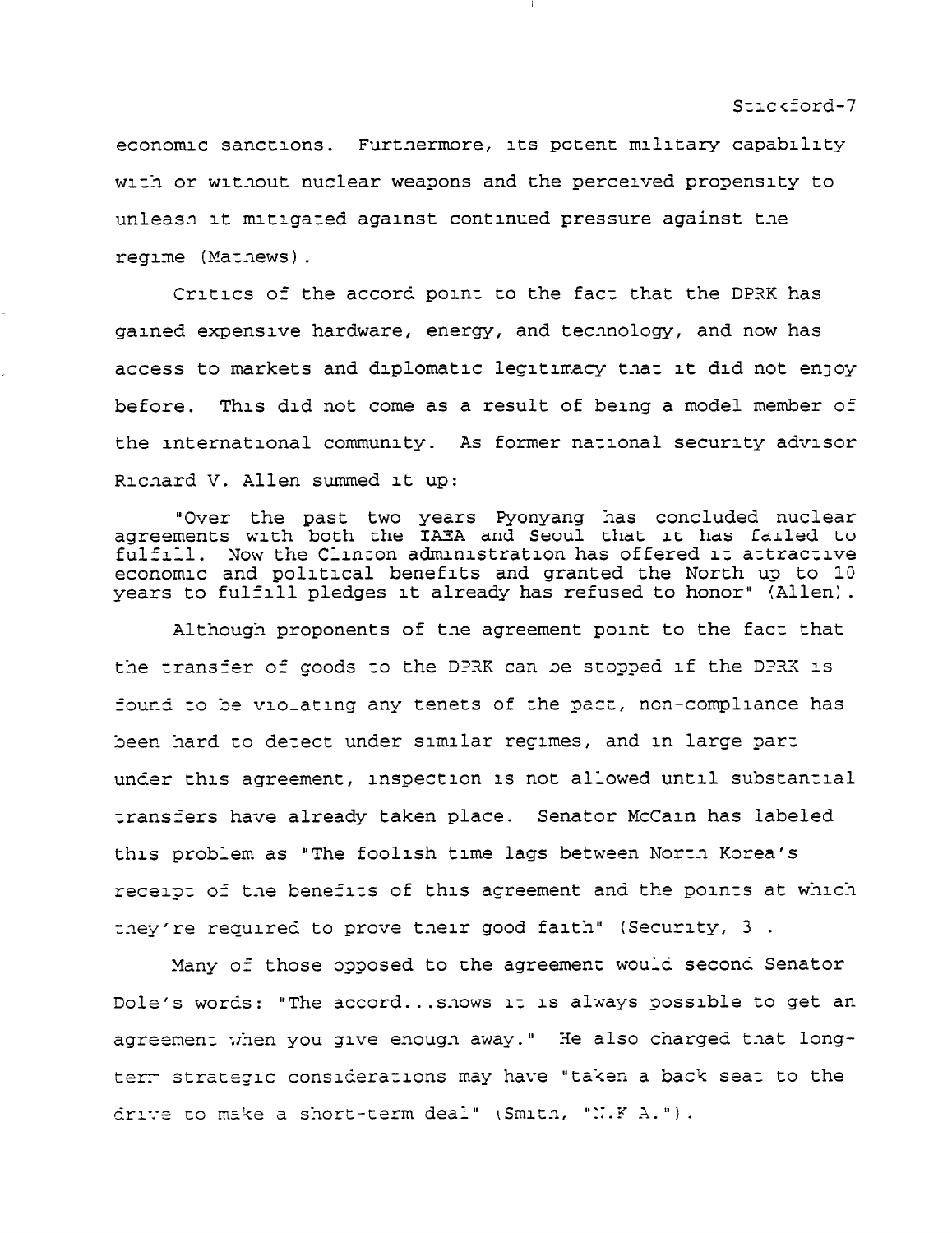One of the "long-term strategic considerations" would have to be the incentive that this agreement seems to provide for any other would-be nuclear powers. North Korea seems to have proven that by preaking international agreements and developing a threatening capability and posture, a state can extort legitimacy and economic concessions from the world's superpower.

Along these lines, David A. Kay, former Chief Evaluation Officer for the IAEA, argues that North Korea has successfully deterred the U.S. from taking appropriate action. The U.S. has not treated the DPRX as a treaty signatory with an obligation, but as if the U.S. purpose is to avoid confrontation on the Korean Peninsula. His conclusion--"We've already shown that we treat them differently because they may have nuclear weapons.  $\mathbf I$ think that is a lesson we have not yet fully absorbed. But I suspect a lot of other countries have" (Kay, 5).

#### Implications for Non-Proliferation Policy

The preponderance of evidence supports the conclusion that the U.S. blatantly "bought out" the North Korean nuclear program based on a fixed-focus, cost-benefit analysis. Whether this was a mistake in this particular case will be determined by time. However, the issue of whether this was a mistake in the larger scheme or should be used as a blueprint for dealing with other potential nuclear states can only be decided after looking at broader policy goals and non-proliferation strategies.

U.S non-proliferation policy can roughly be divided into areas of export control, improvement in the NPT regime and its associated controls, intelligence collection and analysis, and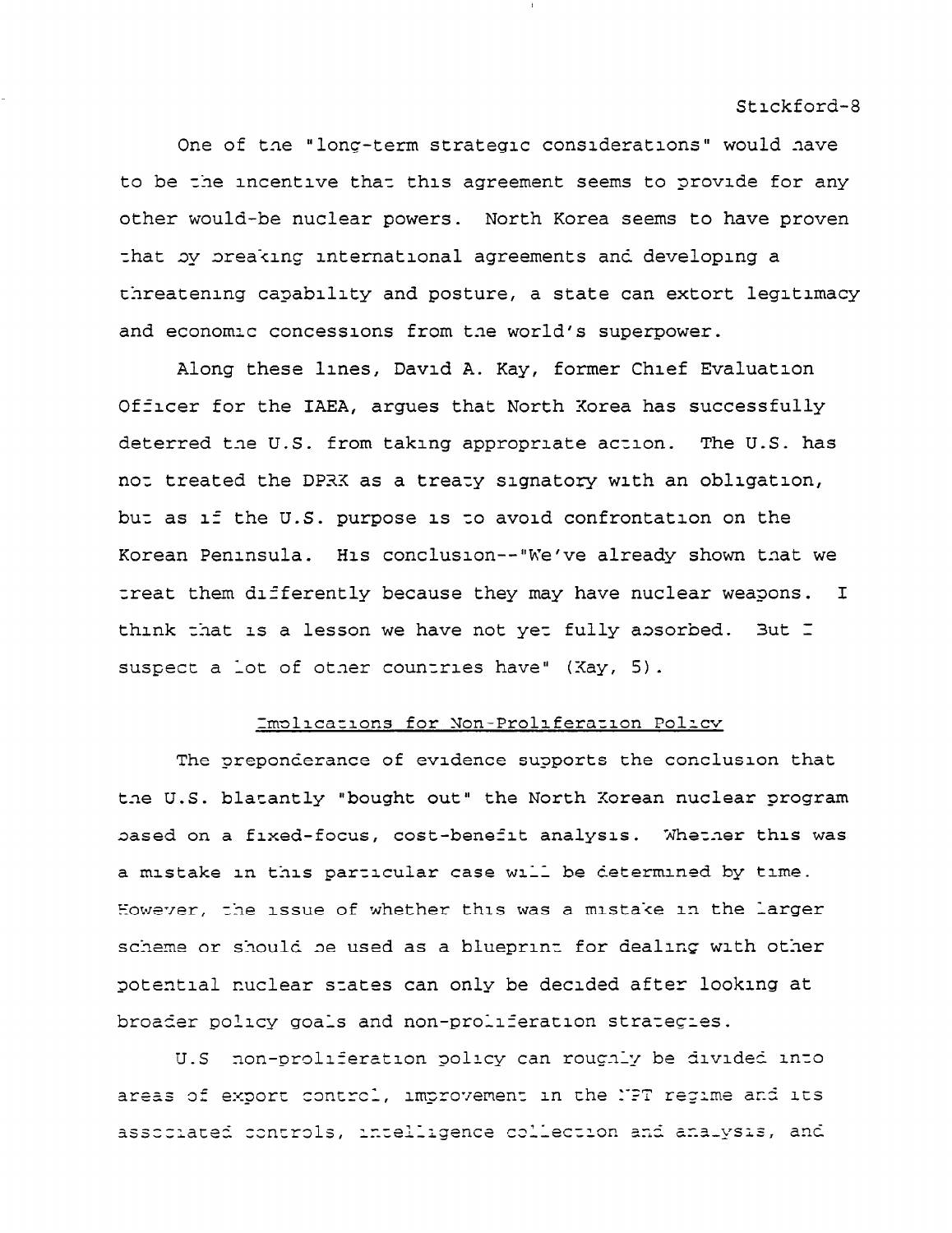diplomatic, economic, and military pressure (Graham, 259). By assessing the ramifications of the J.S.-North Korean agreement against these four areas, we may determine its implications for U.S. policy.

In my view, the only one of these areas that is not significantly affected by the buyout of the DPRK program is intelligence collection and analysis. While a very important function, neither the U.S. requirement nor the U.S. ability to perform the intelligence function will be altered.

The other three areas are coercive in nature. If a state doesn't desire to proliferate nuclear capabilities, the nonproliferation pillars of controls, treaties, and pressure become moot. But if the opposite is true, coercive tools are the means of control. The agreement with the DPRX undermines the credibility that is necessary for coercive tools to work.

Export controls work either because the entities involved realize intrinsic benefit from them or because enforcement measures serve as deterrents. Global export control regimes have been damaged because the U.S. has demonstrated through this agreement that it will not hold nations accountable for infractions of international agreements--the deterrent has faded.

Even more directly and quite obviously, the Nuclear Non-Proliferation Treaty has been weakened by the U.S. failure to ensure its enforcement. The DPRK has not been punished for violating the treaty, but has been rewarded in many ways.

Various ciplomatic, economic, and military pressures were either not used or were used insufficient\_y or inappropriately in the runup to this agreement Although there are certainly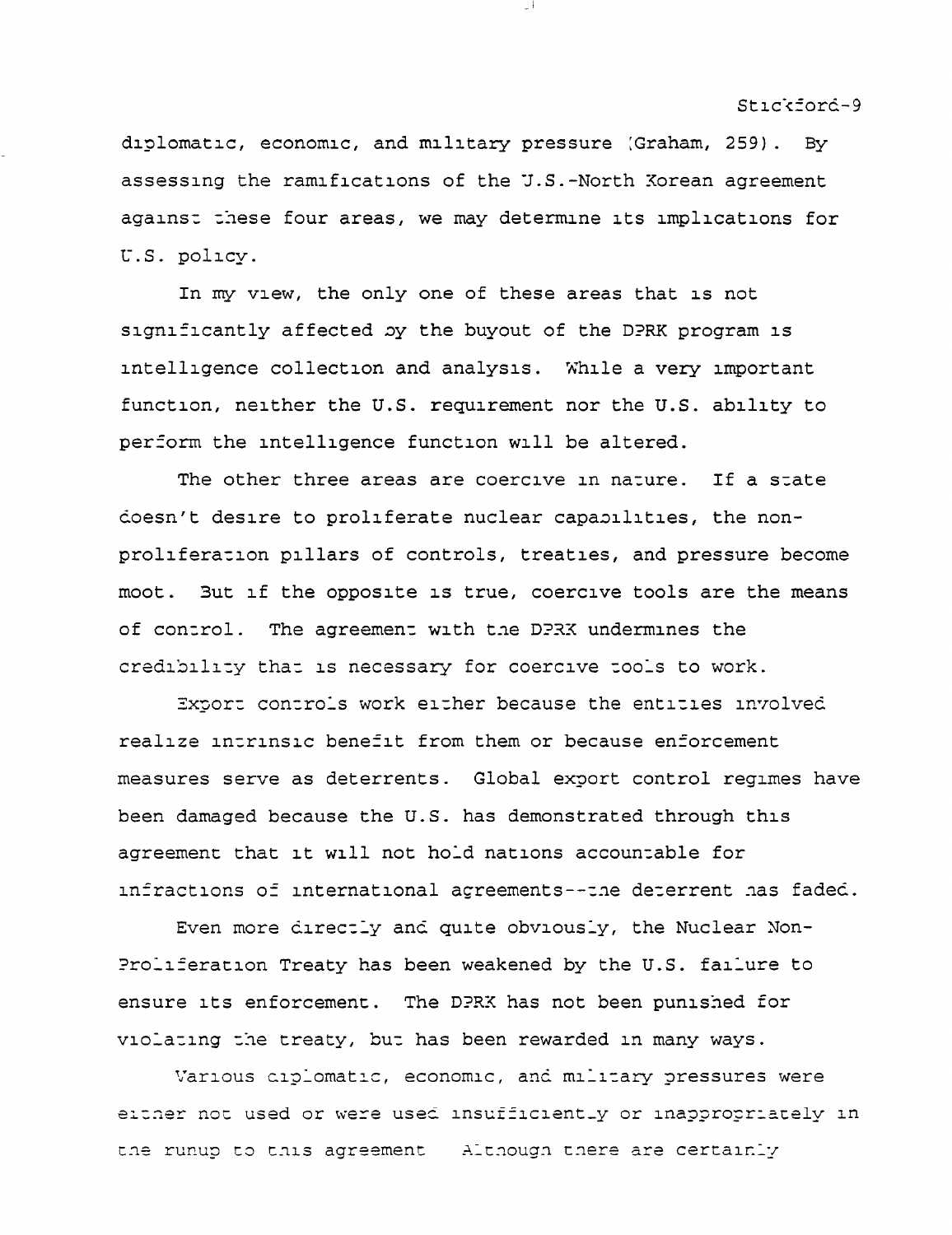mitigating circumstances, the fact that the DPRK realized large concessions rather than punis.ment from the world's superpower is evidence of this. Tne ability of an economically weak, treazyflaunting, international pariah to extract a favorable agreement from the U.S. may not be lost on others such as Iran or Libya.

#### Conclusion and Recommendations

In the October 1994 agreement with North Korea concerning its nuclear program, the U.S. elected to use the "carrot" rather than the "stick" approach. Whether this is a mistake in the narrow sense of that agreement will only be revealed through time as the DPRX either honors the accord or violates it--as it has done with similar agreements in the near past.

In a larger sense, this agreement was a mistake--it has harmed the future of non-proliferation efforts. By granting concessions to a treaty violator in an attempt to gain compliance with the intent of that very treaty, the U.S. has set a dangerous precedent. Tne international community is ill-served by undermining enforcement actions in favor of incentives. This is not to say that economic and diplomatic incentives do not have a place in national security strategy, only that that place is not at the feet of an unrepentant violasor of international norms. This agreement should not be used by the U.S. as a blueprint for dealing with states who may develop nuclear programs. We can only hope that sucn szates will not use zhe North Korean experience as a plueprint for dealing with us.

In a post-cold war world with rapidly changing power centers, there is increased incentive and opportunity for weapons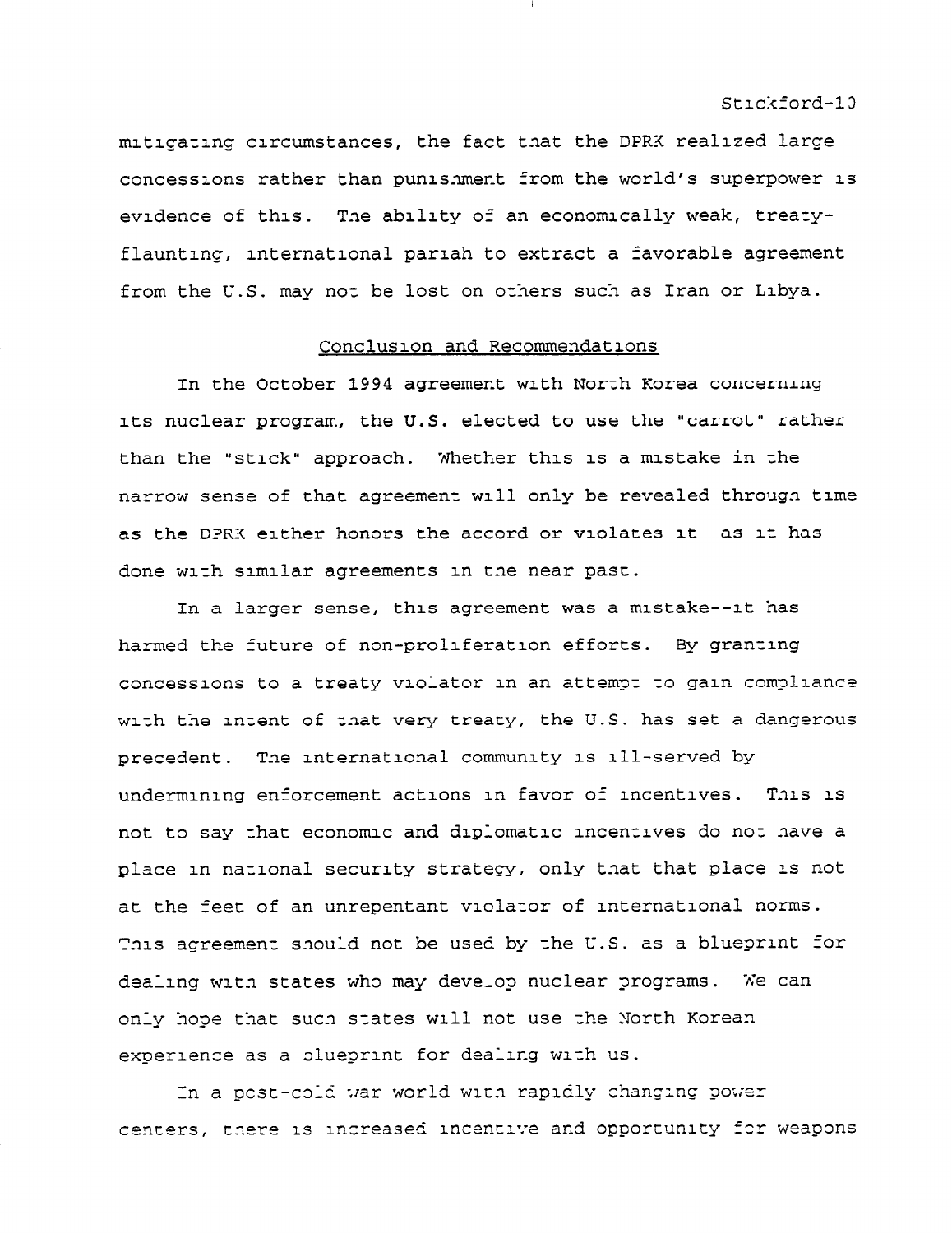proliferation of all types, but especially weapons of mass In this environment, it is paramount that the destruction. United States make more robust, not undermine, the policy tools available to control proliferation. Export controls, NPT (and other non-proliferation protocols) acceptance and enforcement, and the full range of incentives (and sanctions) must be supported, enlarged, and used to uphold international norms for the benefit of the world community and, not incidently, for the benefit of the United States.

In this light, it is essential that the U.S. look for opportunities to minimize the impression that it has embarked on a new stratecy of appeasement. Its efforts and rhetoric should show strength and a clear resolve to enforce proper standards of international behavior. In the short term this is often not the most popular nor painless option, but in the long term it is essential. Only through the strength and vision resident in, and expected of, a superpower can the international community be kept free from being nostage to every rogue state with a weapon and an agenda.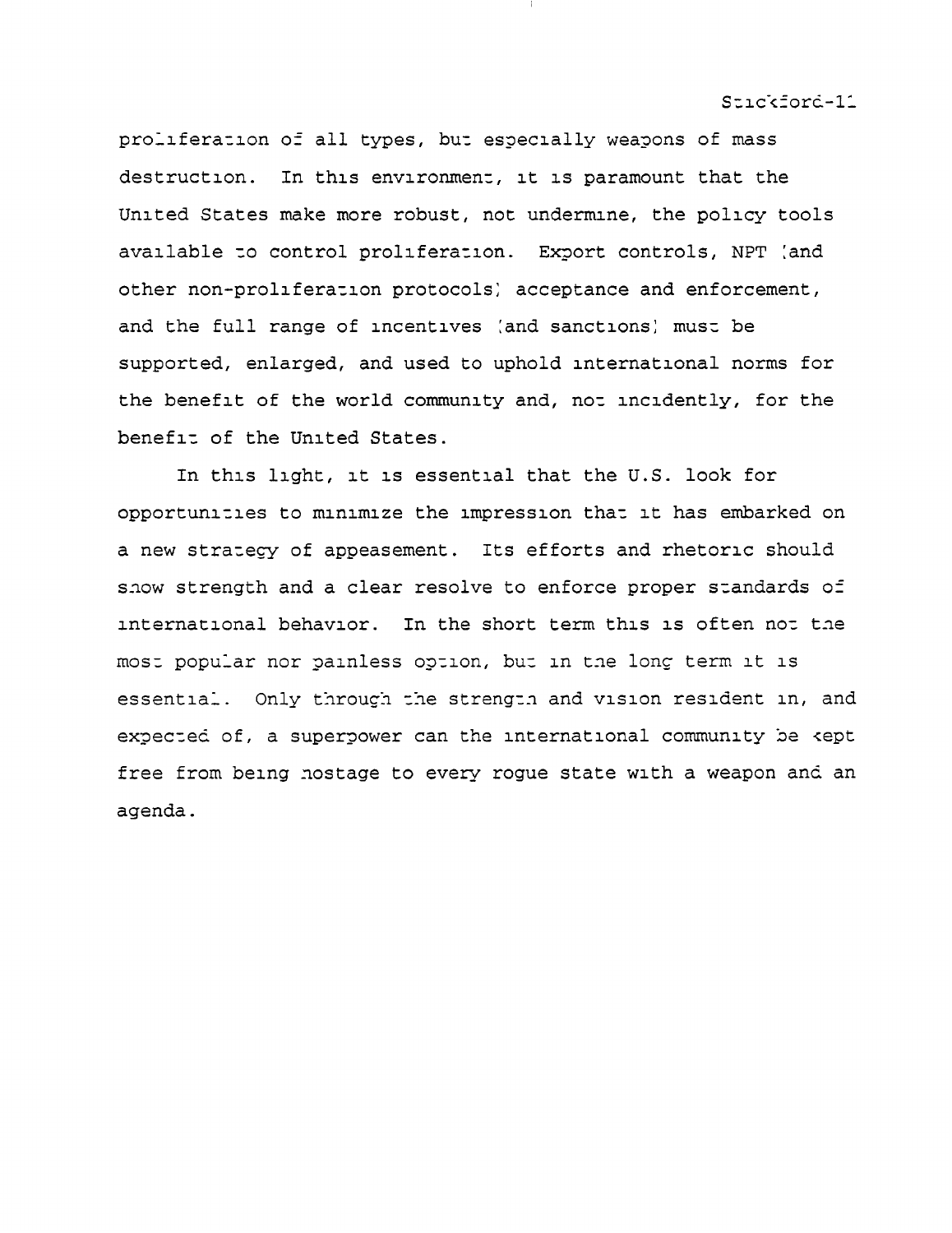#### WORKS CITED

- Allen, Richard V. and Plunk, Daryl M. "To Strengthen the Deal With North Korea." The Washington Post November 9, 1994: A19.
- Clinton, William J. "Remarks on the Nuclear Agreement With North Korea." Weekly Compilation of Presidential Documents October 24, 1994: 2067.
- Cumings, Bruce. "A monstrous idea." The Bulletin of Atomic Scientists September 1994: 4.
- Drozdiak, William. "N. Korea, U.S. Sign Broad Pact." The Washington Post October 22, 1994: A1+.
- Granam, Thomas W. "Rethinking Non-Proliferation Policy: Increasing Efficiency and Enhancing Stability." New Threats: Responding to the Proliferation of Nuclear, Chemical, and Delivery Capabilities in the Third World. Ed. Aspen Strategy Group. Lanham, Maryland: University Press of America, 1990.
- Kay, David A. Bomb Building in North Korea and the Middle East. Washington: The George C. Marshall Institute, 1994.
- Kemp, Geoffrey. "'Solving' the Proliferation Problem in the Middle East." New Threats: Responding to the Proliferation of Nuclear, Chemical, and Delivery Capabilities in the Third Morid. Ed. Aspen Strategy Group. Lannam, Maryland: University Press of America, 1990.
- Lief, Louise. "No cheers for diplomacy." U.S. News and World Report October 10, 1994, 36.